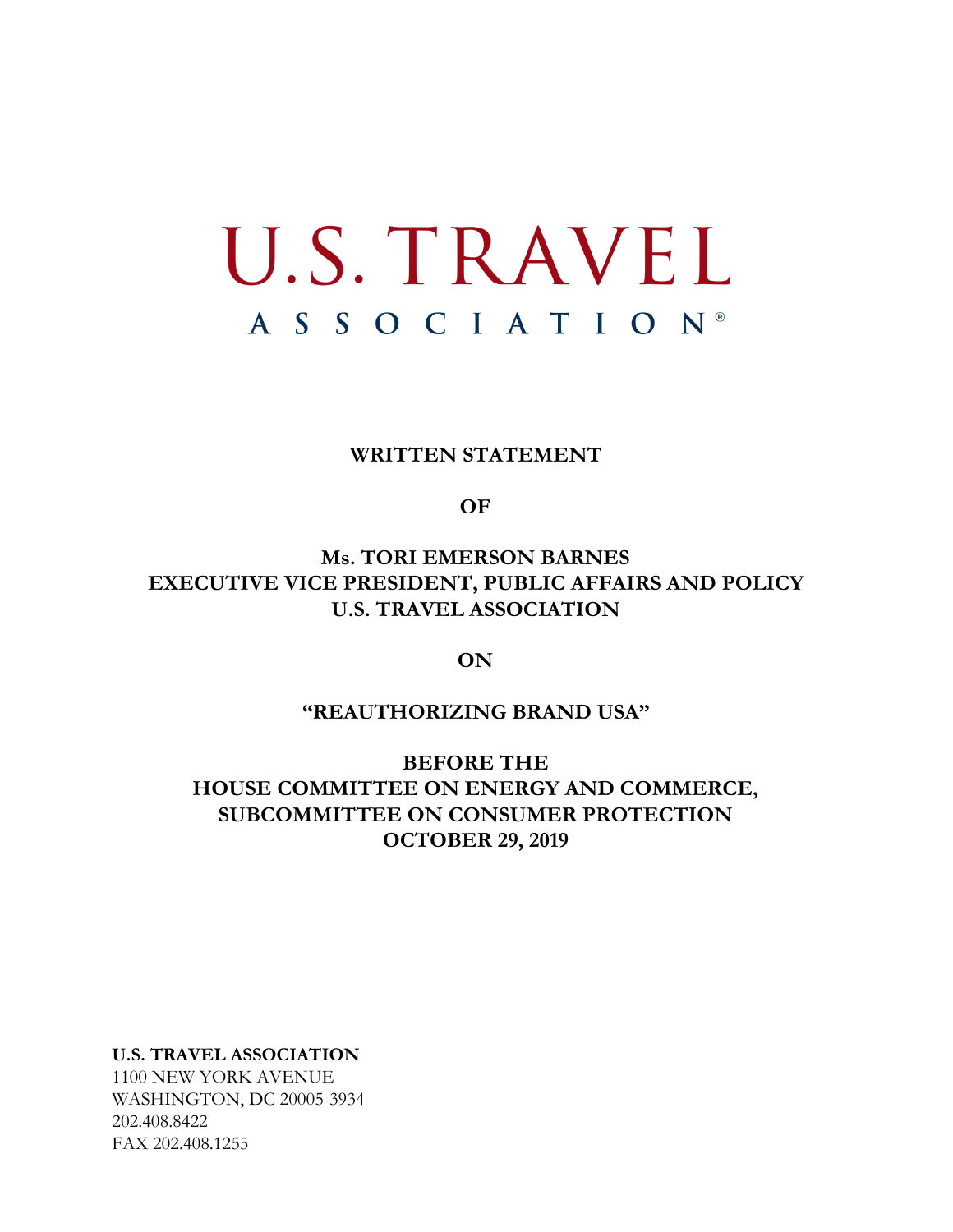Chairwoman Schakowsky, Ranking Member McMorris Rodgers, members of the Subcommittee, good afternoon. I'm Tori Barnes, Executive Vice President of Public Affairs and Policy for the U.S. Travel Association. Not only would I like to thank the subcommittee Chairwoman and Ranking Member, but also Chairman Pallone, Ranking Member Walden and the committee for taking the time to prioritize this critically important issue on the legislative calendar. I would also like to thank Congressmen Welch and Bilirakis for their tireless efforts championing this bill. Brand USA does all of its important work at no cost to U.S. taxpayers, and it is absolutely crucial that Congress reauthorizes the program this year.

U.S. Travel is the only association that represents all sectors of the travel industry—hotels, airports, state and local tourism offices, car rental companies, theme parks and attractions and many others. Our membership is diverse, but we're aligned behind a focused mission—to increase travel to and within the United States.

In 2018, spending by nearly 80 million international visitors to the U.S. produced \$256 billion in export income for the American economy. Overseas visitors spend approximately \$4,200 per trip and stay an average of 18 days—spending money on hotels and transportation as well as in restaurants, retail establishments, and more. And  $74\%$  of these visitors leave with a more favorable view of the United States.

International visitor spending is essential to growing the economy and the American workforce. But the United States is rapidly losing its share of the global travel market, dropping from 13.7% in 2015 to just 11.7% in 2018. That decline represents a difference of 14 million

<sup>&</sup>lt;sup>1</sup> [https://www.ustravel.org/system/files/media\\_root/document/Research\\_Fact-Sheet\\_US-Travel-Answer-Sheet.pdf](https://www.ustravel.org/system/files/media_root/document/Research_Fact-Sheet_US-Travel-Answer-Sheet.pdf)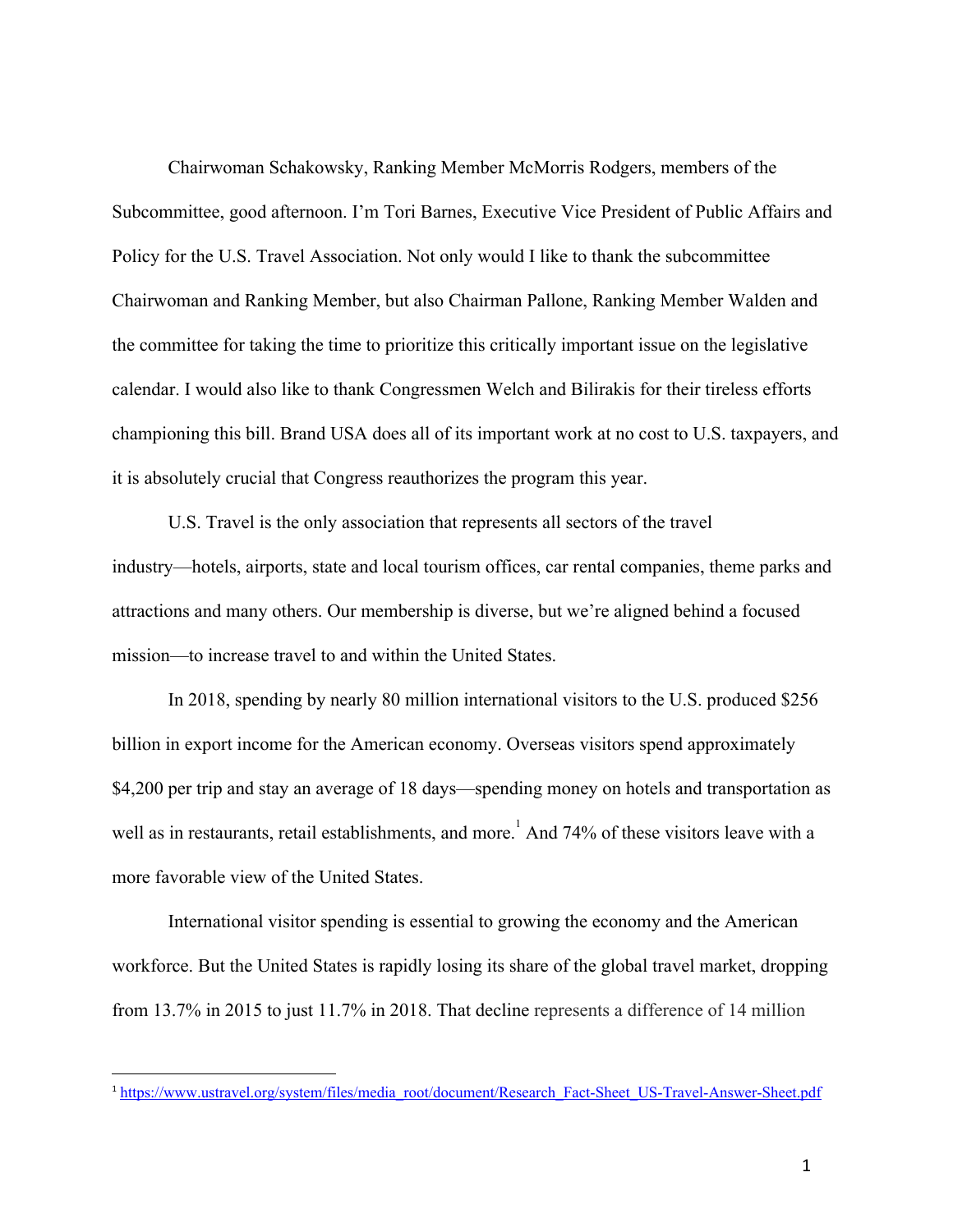visitors, and a hit to the economy of about \$60 billion in spending and 120,000 American jobs.<sup>2</sup> If nothing is done, our market share will continue to erode and is projected to fall below 11% by 2021.<sup>3</sup> This is why it is crucial for Congress to reauthorize Brand USA this year.

If Brand USA were eliminated, the United States would be the only top-20 country destination without a national travel promotion budget. With years of studies in hand measuring Brand USA's tremendous effectiveness, the program is presently jeopardized by the uncertainty over its future. Budgets need to be written and campaigns need to be planned, none of which can effectively be done unless Brand USA is reauthorized immediately.

Quite simply, this is a program that works: Brand USA keeps the United States competitive in the global race to attract visitors and prevents the decline in market share from being far worse. According to a return-on-investment study conducted by Oxford Economics, Brand USA's marketing efforts over the past six years have generated:

- 6.6 million incremental international visitors to the United States;
- \$21.8 billion in visitor spending;
- \$47.7 billion in total economic impact;
- Support for nearly 52,000 incremental jobs each year.<sup>4</sup>

Brand USA brings all those visitors to, through and beyond the U.S. gateway cities, ensuring all pockets of America reap the economic benefits of international inbound travel. Some of these

 $\overline{2}$ 

[https://www.ustravel.org/system/files/media\\_root/document/Research\\_Fact-Sheet\\_International-Inbound\\_Market-S](https://www.ustravel.org/system/files/media_root/document/Research_Fact-Sheet_International-Inbound_Market-Share.pdf) [hare.pdf](https://www.ustravel.org/system/files/media_root/document/Research_Fact-Sheet_International-Inbound_Market-Share.pdf)

<sup>&</sup>lt;sup>3</sup> [https://www.ustravel.org/system/files/media\\_root/document/Research\\_Travel-Forecast\\_Summary-Table.pdf](https://www.ustravel.org/system/files/media_root/document/Research_Travel-Forecast_Summary-Table.pdf)

<sup>4</sup> <https://www.thebrandusa.com/research-analytics/roi-study>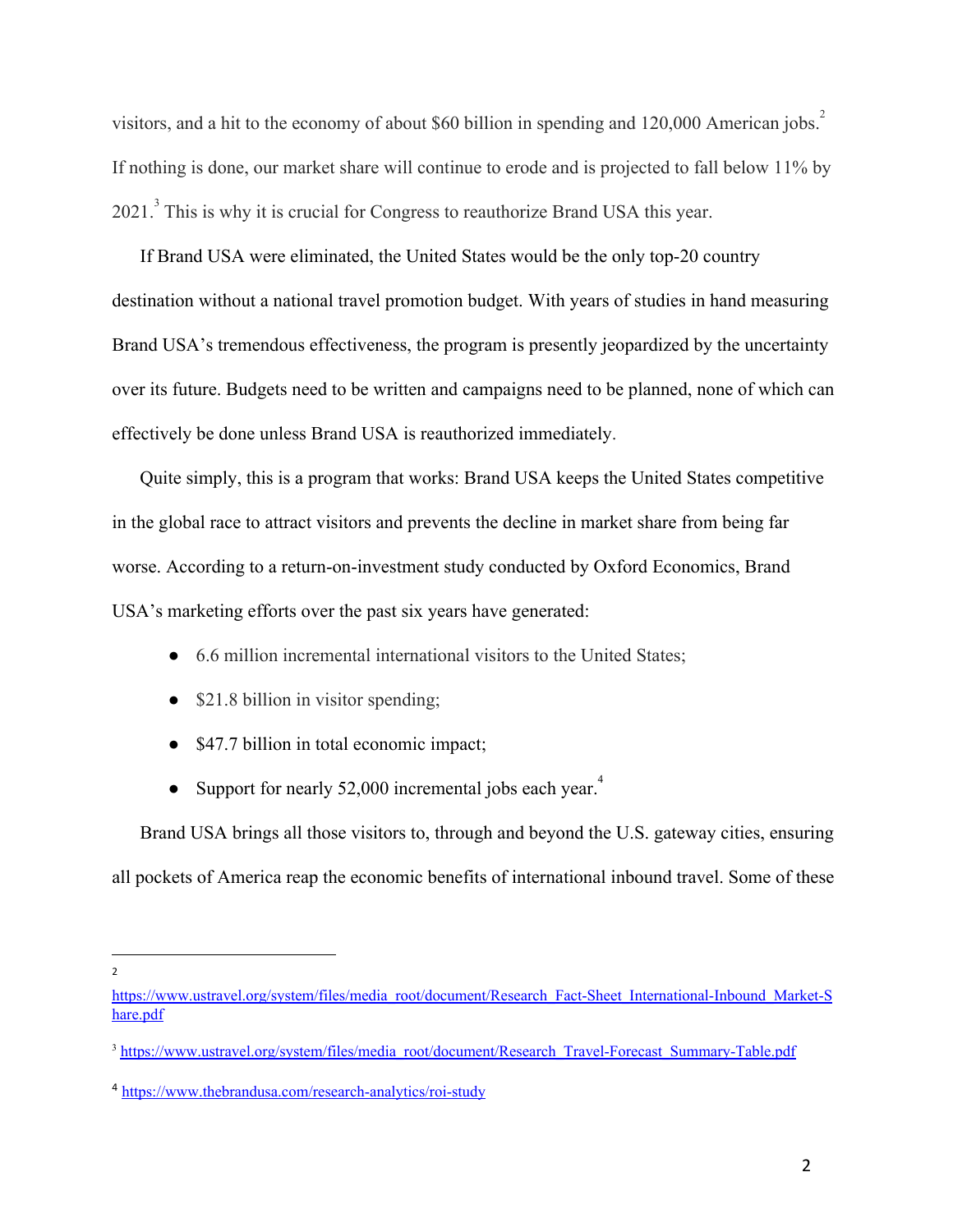partnerships around the country include the Greater Newark Convention and Visitors Bureau in New Jersey, the Visit Spokane destination marketing organization in Washington, the Illinois Office of Tourism, the Bowling Green Area Convention and Visitors Bureau in Kentucky, and the Columbia River Gorge Visitors Association in Oregon.<sup>5</sup>

Brand USA is also essential to improving the U.S. trade balance. Travel is America's second-largest export: while the overall U.S. economy ran a trade deficit in 2018, U.S. travel exports generated a \$69 billion trade surplus. Without this surplus, the United States' overall trade deficit would have been 11% higher.<sup>6</sup>

While trade tensions persist and the value of the U.S. dollar remains historically high, it is crucial for the United States to continue promoting itself to visitors abroad. In addition to Congress reauthorizing Brand USA, the administration can help combat these hurdles by embracing both a visitation goal and a "welcome message" for international visitors.

It must be noted that Brand USA does not cost American taxpayers a dime. Other countries with whom we directly compete for tourism dollars have large, taxpayer-funded promotion budgets. Australia's \$120 million travel promotion budget and Japan's \$84 million budget are fully taxpayer funded;  $80\%$  of Spain's \$96 million budget is taxpayer funded.<sup>7</sup> Brand USA is funded instead through a small fee charged to international visitors approved for travel here under the Visa Waiver Program, plus matching contributions from the American private sector.

<sup>&</sup>lt;sup>5</sup> [https://www.thebrandusa.com/partners/state\\_fact\\_sheets](https://www.thebrandusa.com/partners/state_fact_sheets)

<sup>6</sup> [https://www.ustravel.org/system/files/media\\_root/document/Research\\_Fact-Sheet\\_Travel\\_and\\_Trade.pdf](https://www.ustravel.org/system/files/media_root/document/Research_Fact-Sheet_Travel_and_Trade.pdf)

<sup>7</sup> [https://www.ustravel.org/sites/default/files/media\\_root/document/BrandUSA-Infographic\\_09.20.19.pdf](https://www.ustravel.org/sites/default/files/media_root/document/BrandUSA-Infographic_09.20.19.pdf)